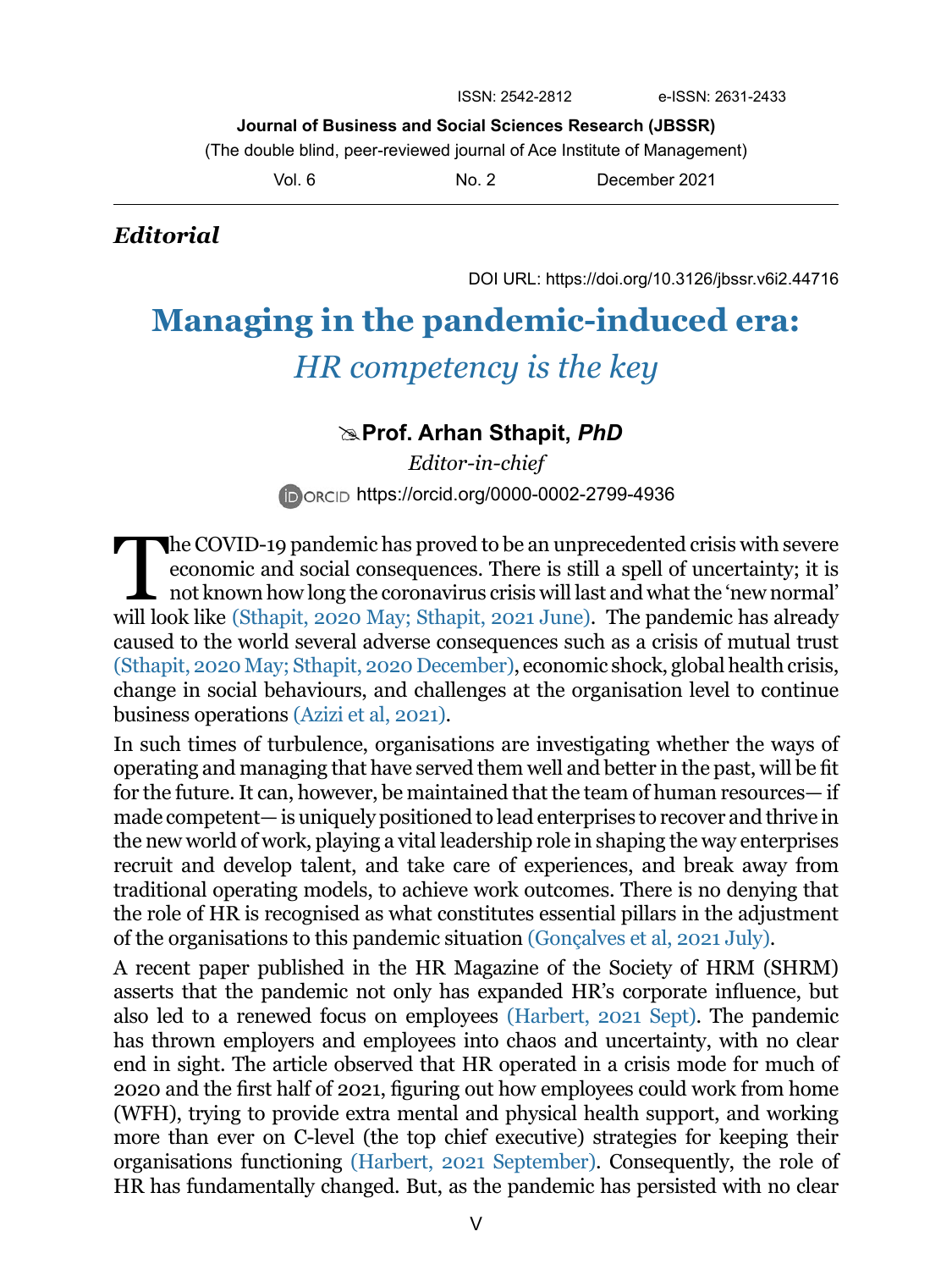|                                                                          | ISSN: 2542-2812 | e-ISSN: 2631-2433 |
|--------------------------------------------------------------------------|-----------------|-------------------|
| Journal of Business and Social Sciences Research (JBSSR)                 |                 |                   |
| (The double blind, peer-reviewed journal of Ace Institute of Management) |                 |                   |
| Vol. 6.                                                                  | No. 2           | December 2021     |

end in sight again, organisations have continued to struggle hard amid the most testing times of human history to keep themselves afloat and rolling. It has created room for substantiating the role of HRD (human resource development) amid the organisations more emphatically than ever.

Therefore, in the aftermath of the protracted COVID-19 pandemic that resulted in several crises, the one most effectual way for the organisations to survive and grow is to develop their human resources who can offer and execute ingenious solutions to ensure the continuity and growth of their businesses and to help other employees and stakeholders to cope with this extraordinary crisis. The need for training and developing the human resources has been felt more profoundly, in face of the prolonged pandemic of the coronavirus. Hence, the human resource development (HRD) should be strategized (Garavan, & Carbery, 2012; Sthapit, 2013a; Sthapit, 2013b; Sthapit, 2020 July; Sthapit, 2021 Aug) for managing organisations effectively and sustainably in the changing external environments.

Strategically managing HRD requires organisations to promote the 'enabling' and 'implementing' roles of HRD by analysing the changing environments and proactively planning its HRD activities (Sthapit, 2013a; Sthapit, 2020 July). The design of the HRD contents and instructional designs and their execution should be aimed at developing the key competencies of human resources; namely, *knowledge, attitude, skills, and ability* —put in an acronym of KASA (Sthapit, 2018). It emphasises on the development of not only attitude, emotional intelligence, and innovative skills, but also meta-cognitive competency of human resources. Meta cognitive skills empower and equip HRs with higher-order thinking that enables understanding, analysis, and control of one's cognitive processes, especially when engaged in learning. The higher-order thinking lies in analytical, diagnostic skills, critical thinking skills, creative thinking skills, and systems analysis skills.

That apart, in a recent World Economic Forum write-up, special accent has been placed on digital upskilling, as it contributes to organisation sustainability because it ensures continuity of workforce for society (WEF, 2021 December) at a time when the prolonged pandemic threatens to increase the gap of digital skills or competencies of people in organisations.

In the pandemic-induced era, management leaders should be able to lead through complexity and volatility; and successfully convert the volatility, uncertainty, complexity, and ambiguity (or, VUCA-1), into Vision, Understanding, Clarity and Agility, or VUCA-2 (Sthapit, 2020 June) for which the leaders should possess and develop the essential competency to 'lead through influence' and manage on a remote basis, and manage a workforce with a combination of humans and machines including artificial intelligence or AI (Sthapit, 2020 December). It requires developing and honing the key competencies of human resources in the organisation.